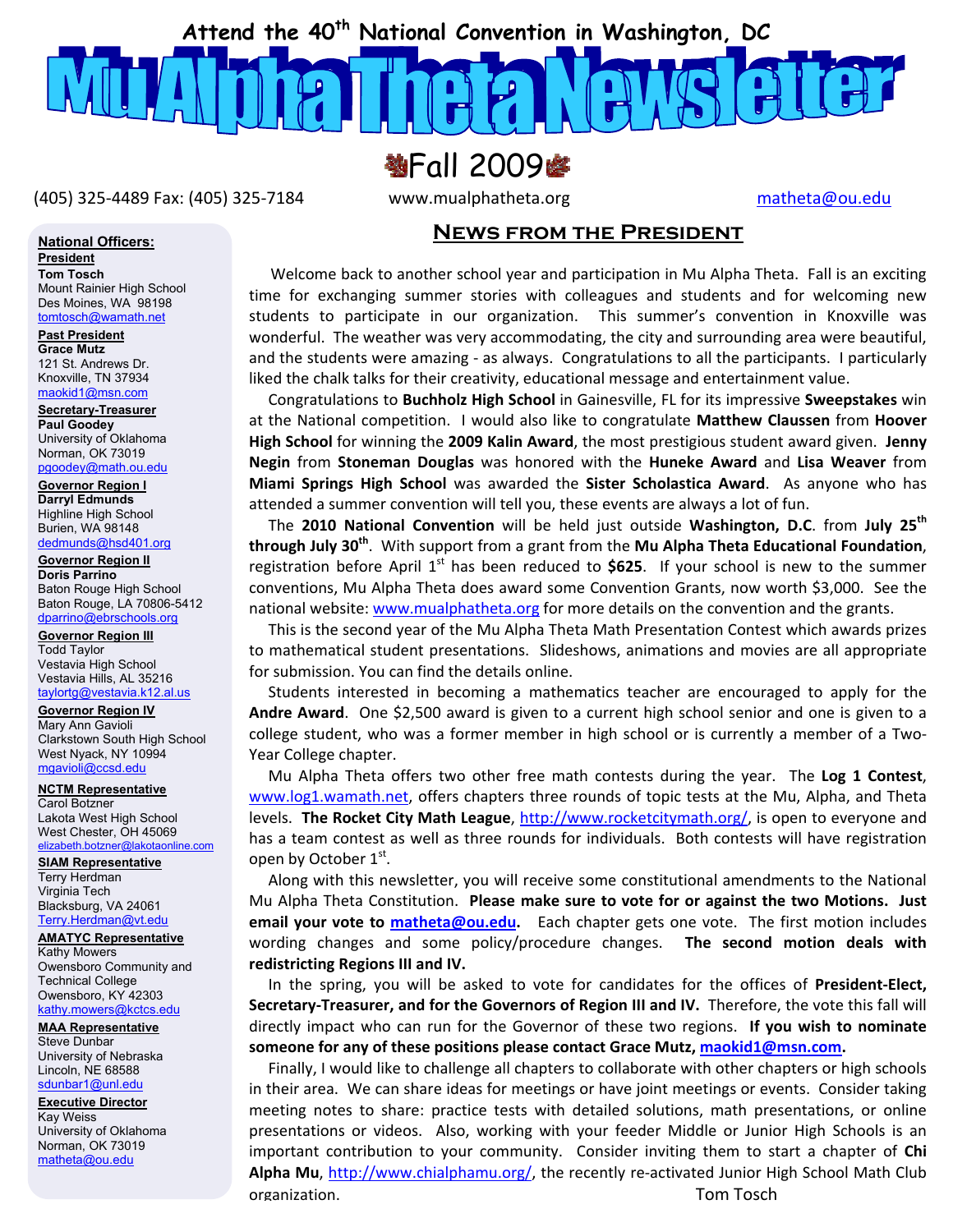#### **National Office Updates from Kay Weiss**

The National Office is usually staffed from 9:30 am – 6:00 pm central time, Monday through Friday. The office will be closed on most major National holidays and during the winter break from December 24 – January 4. We do not take a spring break, since this is usually our busiest time of the year. If you have orders needed before January 4, please make sure to get them to the office before December 23, so we can mail them before we close for the holidays.

During the year, orders entered by email or through the online system are usually mailed within 24 hours after they arrive. Orders sent by regular post or fax are handled as time permits, but are usually sent within 48 hours of arrival in the office. If you are mailing an order, please realize that the United States postal service has slowed delivery of first class mail. An envelope mailed by first class can take up to a week to arrive and a first class order mailed from the office can take a week to arrive back to you. Please keep this in mind when submitting orders. Orders over 13 ounces will be mailed by Priority Mail or Fed Ex Ground at no extra charge for arrival that averages three days. For \$15, we will send orders by Two-Day Fed Ex delivery, for \$25 we will overnight an order. Fed Ex orders must be in the office by 4:30 pm so they are available for pick up that day.

My assistant, Tara Nixon, has left Mu Alpha Theta for a full‐time job doing advertising design work. We will miss her and hope to have a replacement hired soon. Our student employee, Veronica Diaz, will be helping out again this fall. As many of you know, we try to always have someone at the National Office to address your needs as quickly as possible.

**It is important to remember that starting in September, 2010, the one‐time registration fee for each new member will be \$10 per student.** Some schools may want to update their rosters before the end of June to take advantage of the lower cost for students. We hope to hold other charges steady this year, however.

 Newsletters and other important information are sent to sponsors by a mass email program. While each is sent individually, many school security systems will reject the email as junk mail. If you have not received the newsletter by email, set up your school email to accept email from the following email address from Mu Alpha Theta: **Set your email to ACCEPT email from: maomailer@ou.edu**

 We are always looking for new ways that Mu Alpha Theta and the Educational Foundation can support our sponsors, members and chapters. If you have an idea, please let us know. If you ever have any questions, comments or suggestions, just call us or email. I am here to help in any way I can.

#### **Free Texas Instrument Calculators**

Mu Alpha Theta has purchased some TI 84 Plus and Nspire calculators, without CAS, to give away! We have a large waiting list from requests last year for calculators that will be sent out first. **If you emailed last year and I said we would send some to you, you do not need to make another request. You are already on the list.** 

We will provide up to four calculators to a school to give away as prizes at competitions you are running. Sponsors may also give calculators as prizes to their own outstanding students as a reward or auction them off to raise money for their club. **Preference will be given to schools that have never received free calculators in the past.**

**If you want some, just email Kay Weiss with your request today at matheta@ou.edu! DO NOT EMAIL OUR MAILER ADDRESS.**

#### **Sponsors,**

**Please copy the Fall Newsletter for your students or post where they can read it. There is a flyer attached advertising the Actuarial Foundation Project Offer. Please copy and post! We are counting on you to help us advertise our award, grant, and scholarship opportunities for your students.**

## **Thanks,**

# **FREE COPIES OF MATHEMATICA Kay Weiss**

Wolfram Research is offering Mu Alpha Theta members and sponsors a copy of this powerful computer algebra system. Email matheta@ou.edu for details.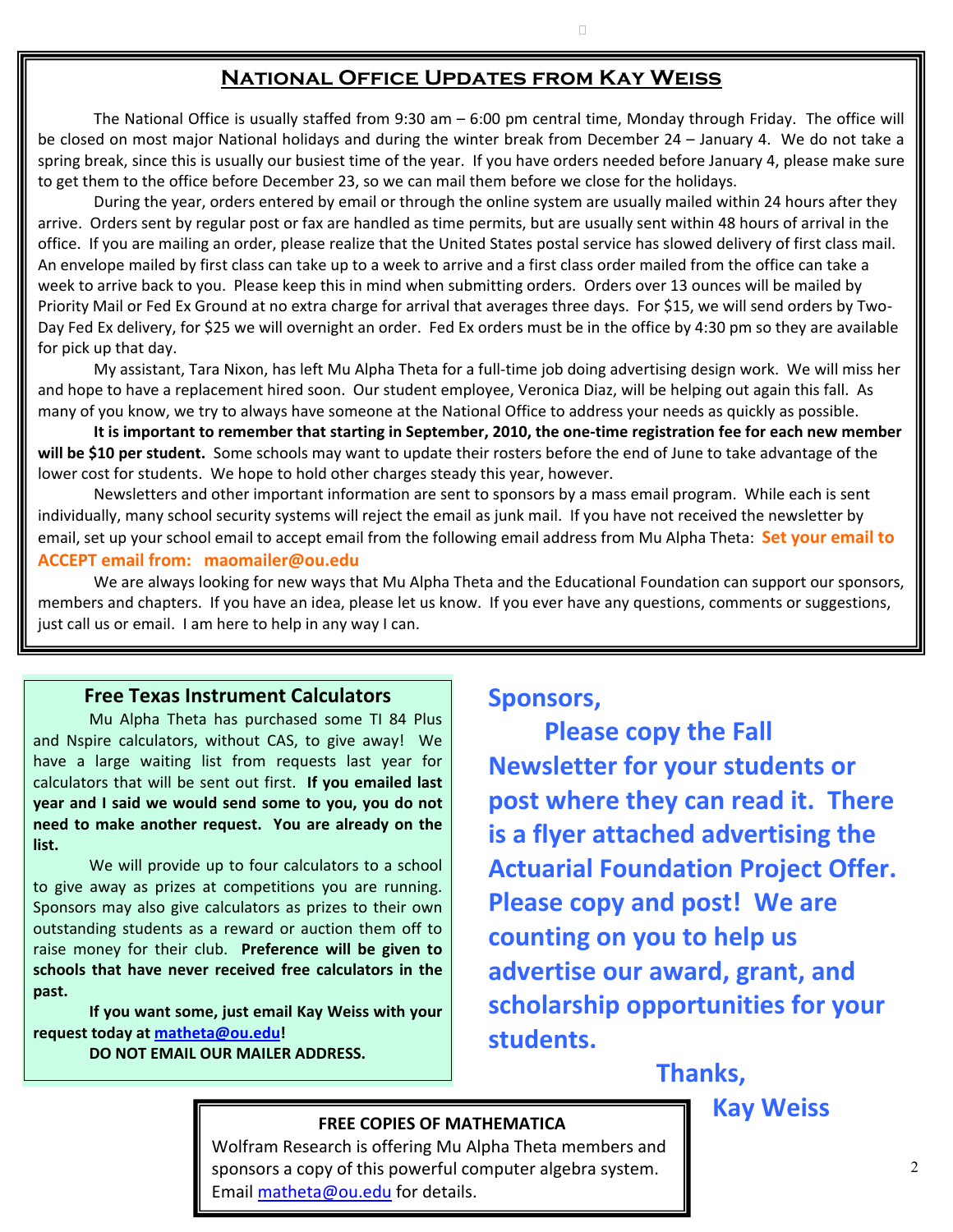### *Thank You to our Retiring Sponsors*

The following teachers have retired as Mu Alpha Theta Sponsors during the past school year. Our thanks to these dedicated teachers:

DeSoto High School, DeSoto, TX: Donna Lantrip 5 yrs. Noble High School , Noble, OK: Ann Gilje Everglades High School, Miramar, FL: Jeremy Pennington 5 years Fayetteville High School , Fayetteville, AR: Jean Pharr West Ouachita High School, West Monroe, LA: Wanda Davis Oxford High School, Oxford, AL: Anita Phillips Mt. Pleasant High School, Mt. Pleasant, NC: Jonnifer Sellars Central High School, Knoxville, TN: Jacqueline Smiddy Lamar High School, Meridian, MS: Ann Culpepper Southwood High School, Shreveport, LA: Shawn Bray Pearl River High School, Pearl River, LA: Clara Thornton Newtown High School, Elmhurst, NY: Anne Gaipa Thomas A. Edison High School, Alexandria, VA: Nathan Heslink Zionsville Community High School, Zionsville, IN: Sarah Essick Clarkstown High School North , New City , NY: Joanne Vido 15 yrs Port Chester High School, Port Chester, NY: Bob Zollner Tuscola High School, Waynesville, NC: Charles Howard after 20 years Albemarle High School, Charlottesville, VA: Sherry Snyder Chester County High School, Henderson, TN: Judith Rogers after 27 years Edmond North High School, Edmond, OK: Laura Disbrow White Station High School, Memphis, TN: Theresa Jennings after 28 years of as a sponsor. Northwest Rankin High School, Flowood, MS: Pat Luscomb after 33 years Yonkers High School, Yonkers, NY: Anthony Marazita after 37 years of teaching. Pioneer Christian Academy, Whites Creek, TN: Joy Christofferson after 51 years of teaching.

Ashland High School, Ashland, OR: Bea Carlson 3 years Shaw High School, Columbus, GA: Miriam Lang Wheaton North High School, Wheaton, IL: Linda Blanco St. Mary's High School, Rutherford, NJ: Dr. Bob Berckes Hickory High School, Chesapeake, VA: Marcia Riggs Herndon High School, Herndon, VA: Cathy Bobzien Brighton High School, Brighton, TN: Bonnie Wicker St. Petersburg High School , St. Petersburg , FL: Louise Reeves J. J. Kelly High School, Wise, VA: Charlene Shortt Alfred Bonnabel High School, Kenner, LA: Catherine Cooke Illinois Math & Science Academy, Aurora, IL: Kristie Moore Bob Jones High School, Madison, AL: Linda Whiteley

**Passed Away:** Richard Sasser, Delgado Community College in September, 2009.

#### **GOVERNING COUNCIL NEWS**

Each year the Governing Council of Mu Alpha Theta meets during the National Convention and in Norman, OK at the National Office in January. The Governing Council is the Board of Directors of Mu Alpha Theta, our Educational Foundation, and Chi Alpha Mu, the National Junior Mathematics Club. It is composed of a President, Past‐President or President‐Elect, a Secretary‐Treasurer, four Regional Governors, four Representatives from the national mathematics organizations NCTM, MAA, SIAM, and AMATYC, and the Executive Director of our organization, Kay Weiss. Members of the Governing Council are responsible for all financial and organizational decisions for these organizations. At the summer meeting, the following decisions were made:

- There was an approved motion to earmark all Mu Alpha Theta interest income to be spent on scholarships or grants for members.
- All officers and the Governors on the Council will have \$1,000 to reimburse expenses to attend meetings and do chapter outreach.
- Mu Alpha Theta will continue to present an award at Regional Science Fairs and present up to three \$1,000 awards to the best math projects at the International Science Fair in San Jose, CA in 2010.
- Up to \$1,600 will be presented as prizes for the Math Presentation Contest this year.
- Constitutional updates and a Regional realignment for Regions 3 and 4 will go to a vote of the chapters in the fall.
- Convention Grants will be given for \$3,000 when awarded to chapters that have never attended the National Convention.
- The Educational Foundation will spent no more than \$1,000 to purchase three video cameras and tri‐pods to record Chalk Talk finals.
- The Educational Foundation will provide funding to reduce the registration fee for the 2010 National Convention to \$625 per person from \$700.
- Mu Alpha Theta and the Educational Foundation will again give 12 \$4,000 scholarships and the \$5,000 Rhein Scholarship.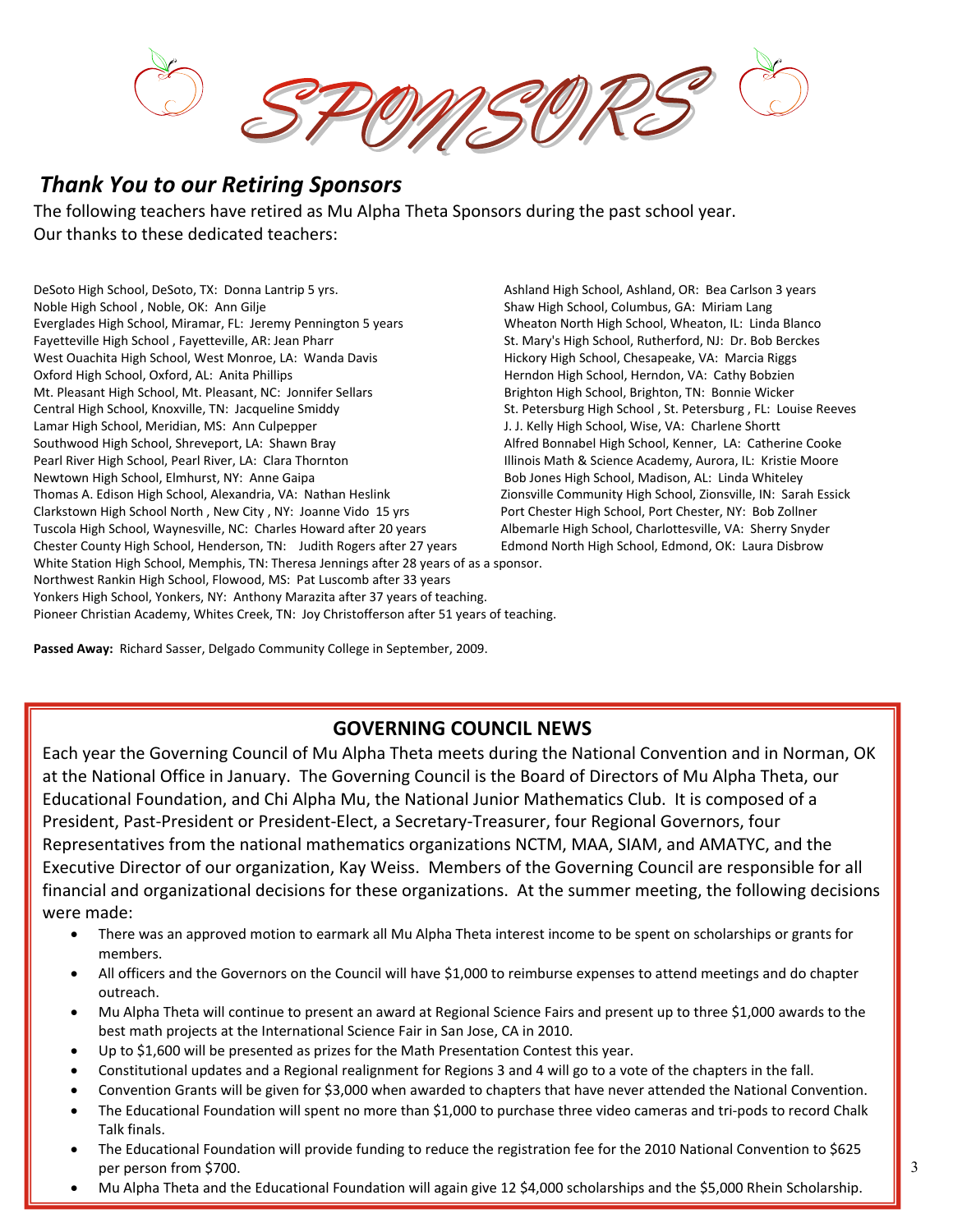

### **Mu Alpha Theta Scholarships**

Mu Alpha Theta and our Educational Foundation will again offer up to twelve \$4,000 Scholarships and the \$5,000 Mary Rhein Memorial Scholarship to outstanding graduating High School seniors or graduating Two‐Year College Full members. We are looking for students that have served their active Mu Alpha Theta chapter or other mathematics students, in a special way. The 2010 application is now available on our website at www.mualphatheta.org > Scholarships. All applications must be postmarked by **March 1, 2010**.

#### **Interested in Teaching Mathematics Someday?**

Our Educational Foundation provides \$2,500 to support one Mu Alpha Theta high school senior and one former member who is a college student, if they are planning to become a mathematics teacher. If teaching is in your future, see the Andree Award application online at our website.



 **NSTEP** welcomes inquiries from email them directly at studybuddy@nstep‐online.org with both teachers and students. Please questions about how you can integrate Study Buddy into your classroom or Mu Alpha Theta chapter! For additional information, please visit our home page at **http://www.studybuddyhelp.org.** Tutor registration is already underway!

**Mu Alpha Theta** is excited to offer its members, in partnership with the National Science and Technology Education Partnership, NSTEP, an updated and expanded community service opportunity commencing on October 5, 2009. Last year, chapters across the country chose to participate in **Study Buddy** as their community service option of choice.

 **Study Buddy** is a cutting edge web based online peer‐to‐peer tutoring program designed to address low math scores of underperforming middle and high school students. This homework assistance program utilizes the latest interactive, collaborative technology to bring students from different locations across the country together for online math homework help. Study Buddy relies solely on volunteers like you to help struggling students.

 **Convenience** – Volunteering from your computer after school or at home, in the evening and/or on the weekend, the ability to schedule yourself in half hour segments and having the flexibility to choose when you wish to help makes Study Buddy an easy volunteer option.

 **Students** ‐As a Mu Alpha Theta member, you will be paired with students who are struggling and may not otherwise have access to a tutor due to economic and/or geographic reasons. Your participation will be tracked by software and will serve as community service credit hours. In an exciting change this year you will be able to access your community service hours at any time in your own tutor log book, which saves tutoring sessions and records your time automatically. In addition, you can grant access to your book to the college admissions offices of your choice so that they may use your tutoring experience as a factor in their admissions procedure.

 **Teachers** ‐ We encourage you to enroll your Mu Alpha Theta members in Study Buddy and can do so with minimal effort! Detailed reports of tutor activity will enable you to monitor your students' participation in the program.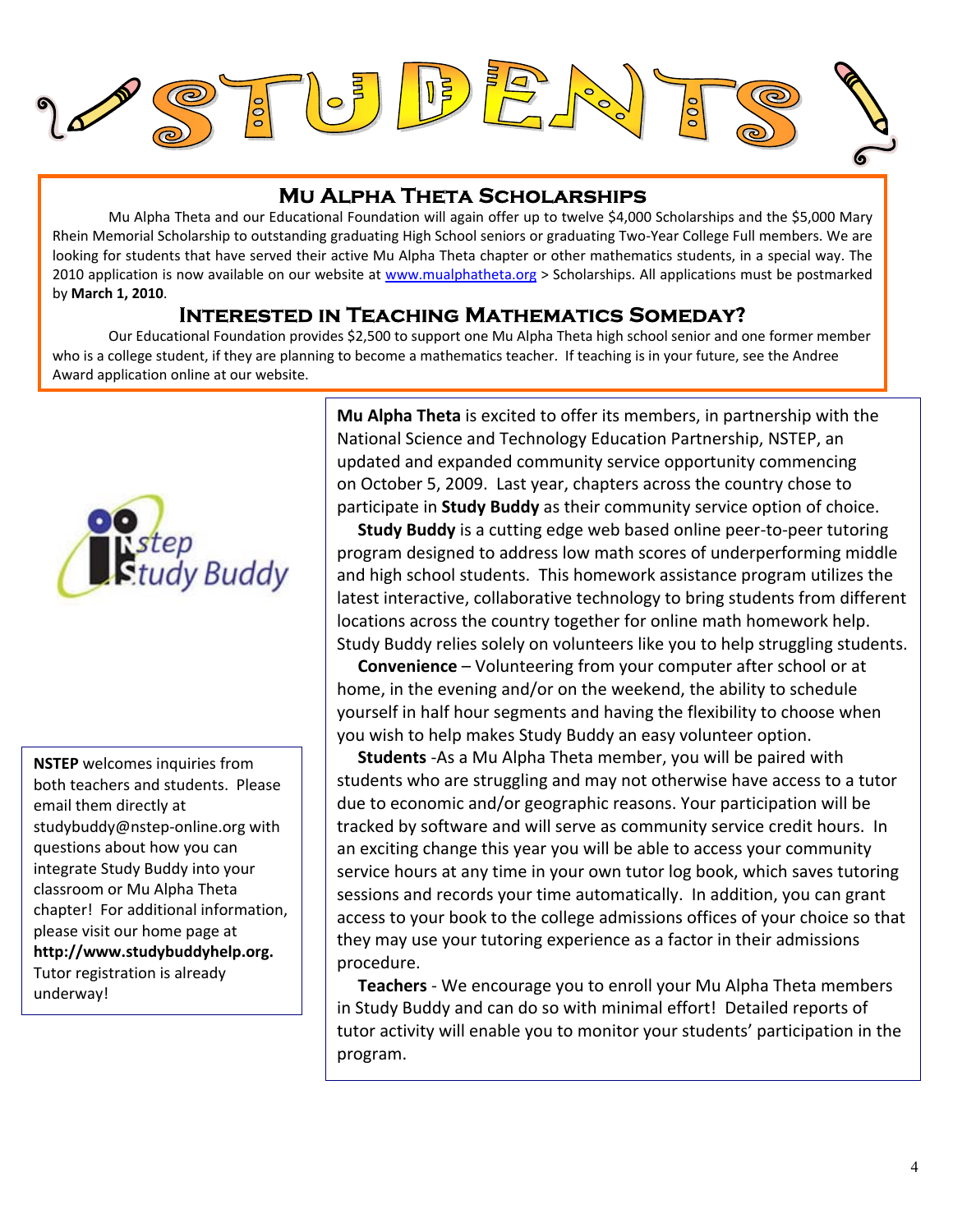

#### **The National Convention**

On Sunday July 19<sup>th</sup>, over 500 mathletes descended upon Knoxville, Tennessee eager for a week of competitions, mathematical pursuits, and fun. Under the watchful gaze of the Sunsphere, students and sponsors began to explore the impressive amenities of downtown Knoxville. Following a hearty dinner, the opening session, and a convention wide scavenger hunt, competitors quickly found their beds and rested for Monday's full day of competitions.

 For the next four days, the students displayed impressive mathematical prowess competing in countless areas. However, the convention proved that artistic and creative abilities also abound at the national convention. As always, the scrapbooks submitted were of an impressive caliber. In addition, the poster theme, "Taking it to the Streets," inspired creations based on everything from Sesame Street to drag racing.

 On Wednesday, after an early topic test, students and sponsors boarded buses for the trek to Dollywood. There, all participants enjoyed a day full of water rides, roller coasters, and generally math‐free adventure. Waves of orange Mu Alpha Theta shirts took over the park looking for the most exhilarating ride or the yummiest food.

 After a final day of competitions and awards ceremonies, students diligently packed their bags trying to fit in each and every trophy. Many donning their orange shirts again, the mathletes gradually left Knoxville, Tennessee, leaving a successful math competition in their wake. Thanks go out to the hosts, the National Office, and all the other organizers who contributed to the convention's success.

#### **From the National Student Delegate President:**

Hello All,

 I would like to take this opportunity to briefly introduce myself and my fellow national officers for the 2009‐2010 year. I am Eric Willett from Saint Edward's School in Vero Beach, Florida. In addition to my position as President, I represent Region III. Alex Tir, from Riverside Academy in Reserve, Louisiana, is the delegation Vice‐President and represents Region II. The 2009‐2010 Secretary, Justin Matthew, attends Clarkstown High School South in West Nyack, NY and Region IV. Stacey Luong will be this year's Parliamentarian. Stacey is from Mount Rainier High School in Des Moines, Washington and is the Region I Representative.

 During the 2009 convention in Knoxville, student delegates met daily to continue the past year's business and set goals for this upcoming year. Among our principal goals this year are increasing communication among student delegates and expanding participation in Mu Alpha Theta nationwide. As such, committees are being formed to tackle these problems. If you are interested, please contact me at **eric.s.willett@gmail.com** or through Facebook. In particular, student delegates are encouraged to contact me if they are interested in contributing throughout the year.

 Of course, we are also deeply excited about the **2010 convention in Washington, DC**, and we are committed to helping make it a great competition. Any students with ideas regarding the national convention experience are encouraged to contact me or their Region's representative. I hope to see you all in Washington, DC next July!

Eric Willett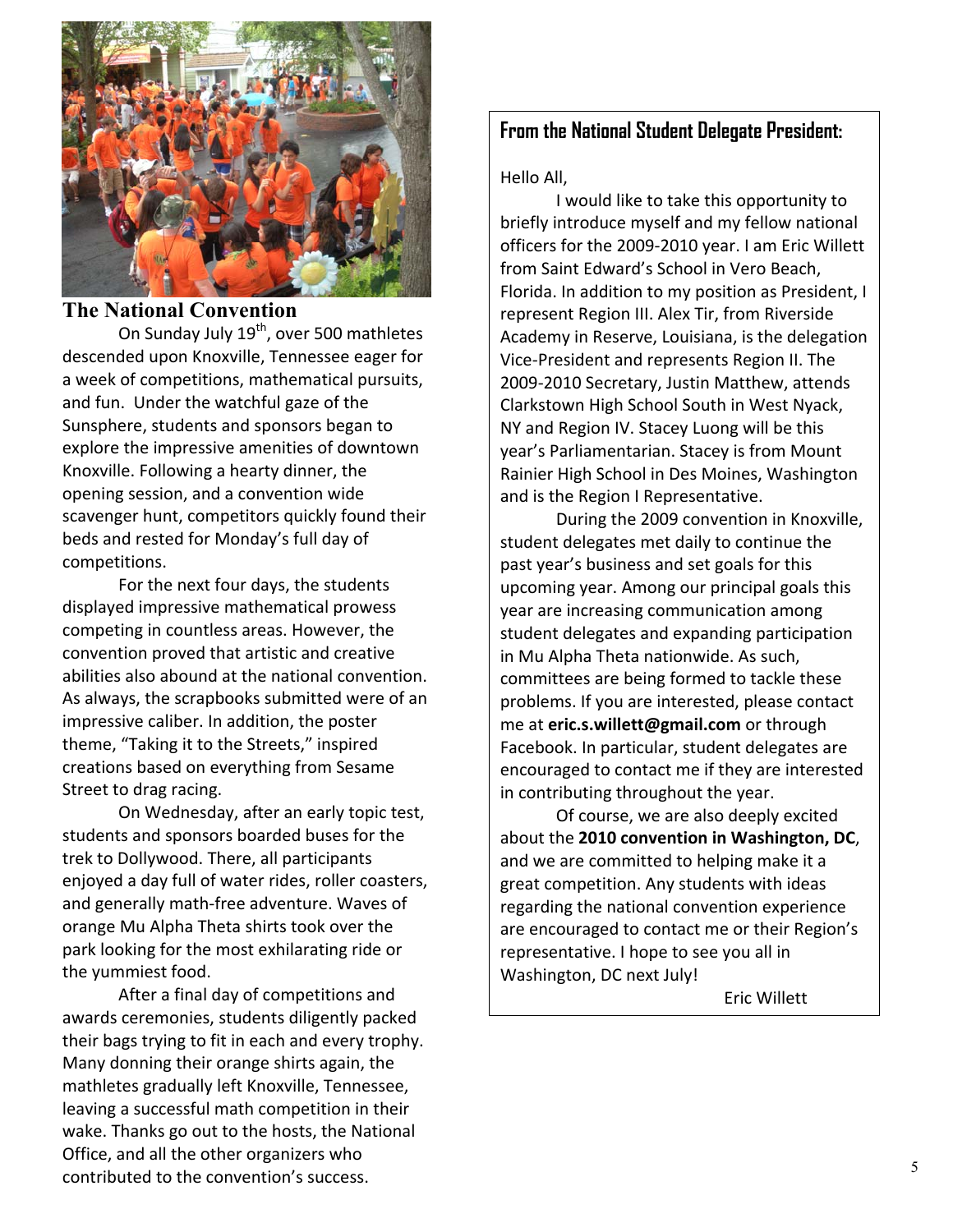#### Summer Grants Impact Student Learning

Each year, Mu Alpha Theta offers student grants of up to \$2000 to work on a mathematical research project or attend summer mathematics courses not available at their high school or Two-Year College. This past year over \$13,000 was awarded to eight students. **David A. Weinberg**, from Spruce Creek High School in Port Orange, FL, attended the **Ross Mathematics Program** at Ohio State University. **Stephanie T. Yu**, from James E. Taylor High School in Katy, TX, attended **Math Camp** at Stanford University. **Victoria Shizhen Png and Daniel Zhou** from the Bergen County Academies in Hackensack, NJ, attended **Awesome Math** in Dallas, TX. **Kevin R. Sunga**, from Pittsburg High School in Pittsburg, CA, attended the **COSMOS Program** at UC, Santa Cruz. **Jocelyn M. Tang**, from Palos Verdes Peninsula High School in Rolling Hills Estates, CA, attended Boston University's **PROMYS**. **Kaitlyn A. Bailey**, from Carl Sandburg High School in Orland Park, IL, and **Keenan A. O. Sunderwirth**, from Catonsville High School in Catonsville, MD, attended **MIT Woman's Technology Program. Interested in applying?** The application is online and money will be available beginning in January.



Inorganic chemical reactions lab at the Cosmos Program

**The Rocket City Math League** is a free international math contest open to all middle, high school, and two‐year college students enrolled in Pre‐Algebra through Calculus and above math courses. It is administered by the students at **Grissom High School** in Huntsville, AL. Participants are placed into one of five divisions based on the level of math courses in which they are enrolled. Each division will be given three 12 question tests lasting 45 minutes. An Inter‐School Team Test will also be available in November. Register at **www.rocketcitymath.org.**

 Tests are administered during any one day within the testing period, as determined by the sponsor. Contest materials will be sent to each school and the team sponsor will make copies and administer the tests. Testing dates for the 2009‐2010 competition are Round One: **January 18 – 29, 2010***,* Round Two: **February 15 – 26, 2010**, and Round Three: **March 15 – 26, 2010**.

 The top 25 students in each division will win a trophy and the top 10 schools in each division win a plaque. Mu Alpha Theta will provide other prizes, as well, including copies Mathematica to Calculus and above students and TI Graphing Calculators.

j

#### **The Log 1 Contest** is an excellent

opportunity for schools to participate in a mathematics competition similar to the National Convention contests. Active Chapters compete against other schools from across the country and the world, while staying right at their home school.

 The 2009‐2010 Mu Alpha Log 1 Contest will again be run by the **Mount Rainier High School Math Team** in Des Moines, WA.

 The contest will consist of three rounds. The first round will consist of two Topic Tests covering the topics of "**Logs/Exponents**"or "**Probability"**. Each Topic Test will consist of fifteen open‐answer problems to be solved without a calculator in thirty minutes.

 The second round of the contest will include two Topic Tests including either "**Geometry** " or "**Sequences/Series".**

 The third round will be a 15‐problem, 30‐minute, individual test of general mathematics knowledge. Problems, to be solved without a calculator, will range from easy to difficult, to provide confidence and challenges to all students.

 The top ten individuals in each division in each region will receive a plaque and the next fifteen will receive a certificate. The top ten schools in each region will receive plaques.

 Again this year, the Mu Alpha Theta Educational Foundation will offer a Convention Grant to the top school in each region. Each \$3,000 Grant includes enough funds to pay registration for at least three people and reimbursed transportation costs.

 To register your school or for further information, see http://log1.wamath.net.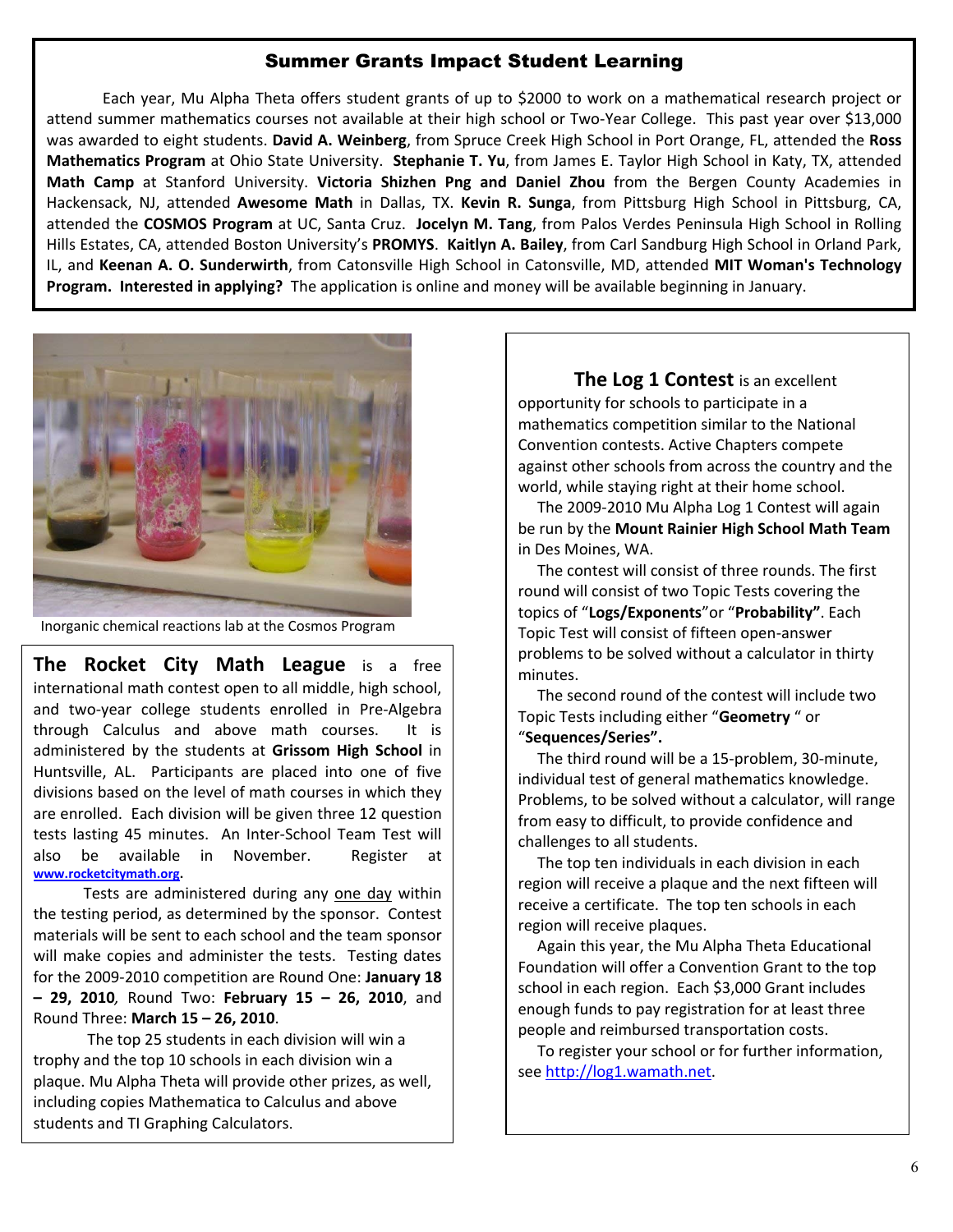**100 Best Websites for Mathletes** http://www.onlineuniversities.com/blog/2009/07/100‐best‐websites‐for‐mathletes/



**Mu Alpha Theta Science Fair Award Winners** 

Remember to tell your feeder Middle Schools about **Chi Alpha Mu, the National Junior Mathematics Club!**

In May, 2009, Dr. Terry Herdman, Mu Alpha Theta's SIAM Representative, and Dr. Tom Tosch, our then President‐Elect, acted as our judges at the International Science and Engineering Fair in Reno, NV. After narrowing down the projects that they felt were qualified for the Mu Alpha Theta Award, they interviewed candidates and questioned them on their work. Three \$1,000 awards were presented to three projects. **Michael Yan of Hamilton High School in Chandler, AZ won for his project: "Performance Improvement in Online Analytical Processing. " Matthew Henry Stoffregen of Woodland Hills High School Pittsburgh, PA won for his project:**  "**An Analysis of Erdos' Conjecture." "Survival Analysis of Gene Expression Data Using a Hybrid Dimension" won and was a group project by Sameer Kirtikumar Deshpande of Texas Academy of Mathematics and Science in Denton, TX; Jeffrey Chan of William P. Clements High School in Sugar Land, TX; and Alicia Zhang of the Liberal Arts and Science Academy High School in Austin, TX. Mu Alpha Theta will continue to support both Regional Science Fairs and the International Science Fair again next year.**



Miami Springs High School Awards Showcase?

The Warwick Valley High School Chapter of Mu Alpha Theta, in Warwick, NY, held their third annual competition, which is their own version of "Family Feud". This year, they invited teachers from our Elementary, Middle School, and Administrators to come play as well. The night was well attended and we had a ton of fun! Ray Mark, Sponsor

#### 2009 – 2010 Math Presentation Contest

Mu Alpha Theta will again run a Math Presentation Contest. If you are interested in making an electronic math presentation or a video of you presenting a math topic, please download the 2009-2010 Math Presentation Contest rules and submission form.

Presentations must be submitted electronically by attaching to an email or uploading online where they can be viewed. Submissions must be 5 to 10 minutes in length and include voice over. Cash prizes will be between \$100 and \$1,000 depending on the quality of the work and each participant will win a copy of Mathematica, the computer algebra system software. If you have any questions, email the National Office at matheta@ou.edu.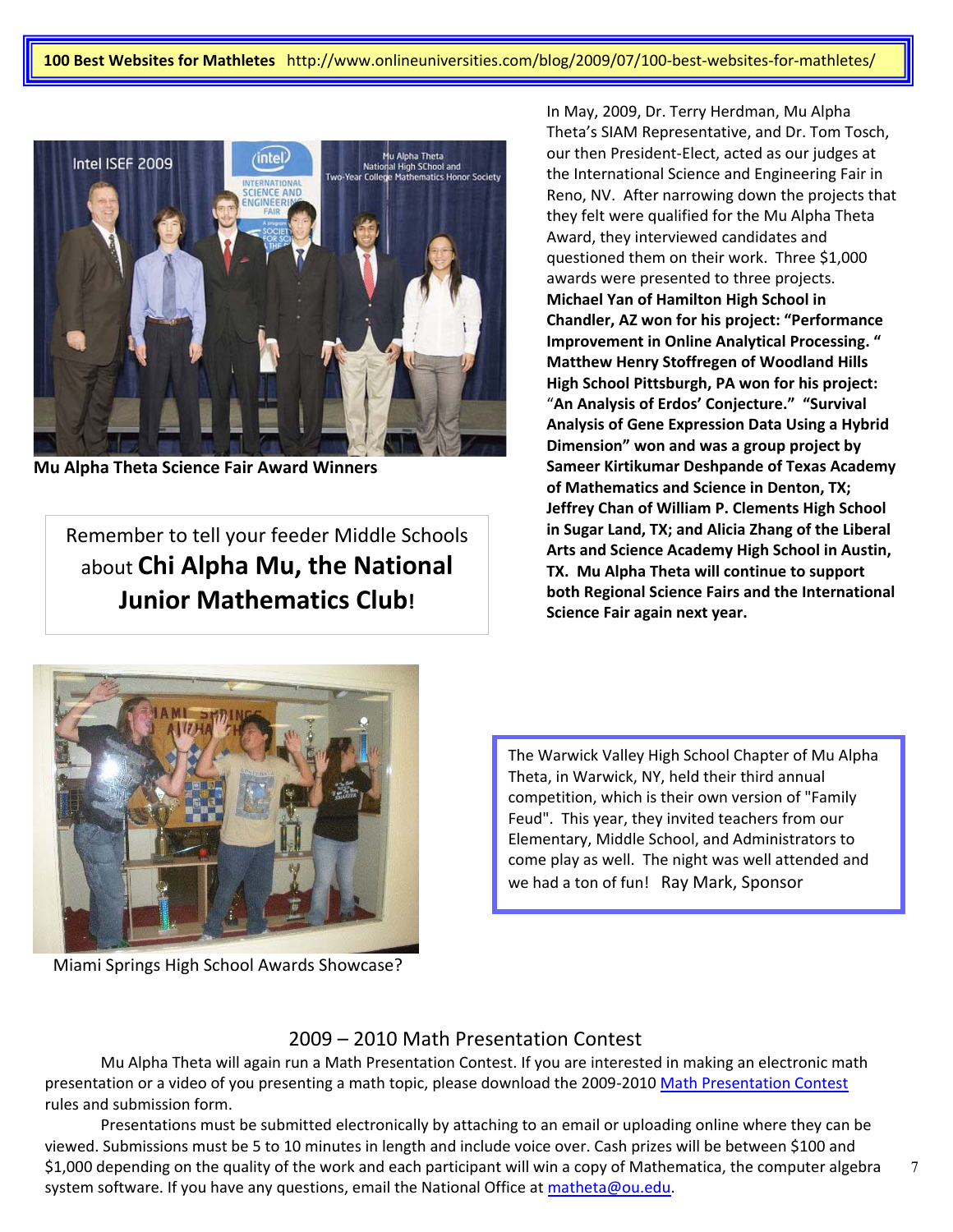# **PROJECT MATH MINDS**

### **ARE YOU UP FOR THE CHALLENGE OF ACTUARIAL WORK?**

In its third year, the Project Math Minds scholarship opportunity is again available. The Project highlights the high level math skills used by the actuarial profession. ('Actuaries' are consistently rated as one of the top math based careers in America.)

**Up to three scholarships ranging between \$1,000 and \$5,000 will be awarded!**

# **PROJECT DESCRIPTION**

### Purpose & Goal:

The purpose of the Project Math Minds assignment is to introduce the student to common insurance concepts through the use of practical examples. This example in the assignment revolves around the National Catastrophe Fund.

The National Catastrophe Fund\* (known as the NCF or the "Nat Cat Fund") needs enough money to cover the losses that it expects to have in the next calendar year. The primary goal of this Project Math Minds project is to develop an estimate of the potential losses that the Nat Cat Fund will bear in the next year.

### Student Role:

The student will act as the actuary who determines the estimate of total losses in the coming year for the NCF. The actuary is to prepare a formal report for the director of the NCF, presenting his/her final estimate of the liability with all supporting work and documentation included.

### Background Information:

The NCF currently provides government funds to reimburse homeowner losses for the following 3 catastrophes: Hurricanes, Wildfires, and Blizzards. A large portion of homes are already insured through many private companies (State Farm, All State, etc.); the Nat Cat Fund exists to reimburse these insurers for up to 10% of their total losses for any of the 3 events.

The NCF therefore determines its estimate of annual losses to be 10% of the expected homeowner losses from these 3 events.

#### Your Assignment:

The student is to complete an estimate of the total losses that can be expected to incur in the next year for the Nat Cat Fund. A single source of data, outlining historical experience of losses from these 3 events is to be used as the basis for all results.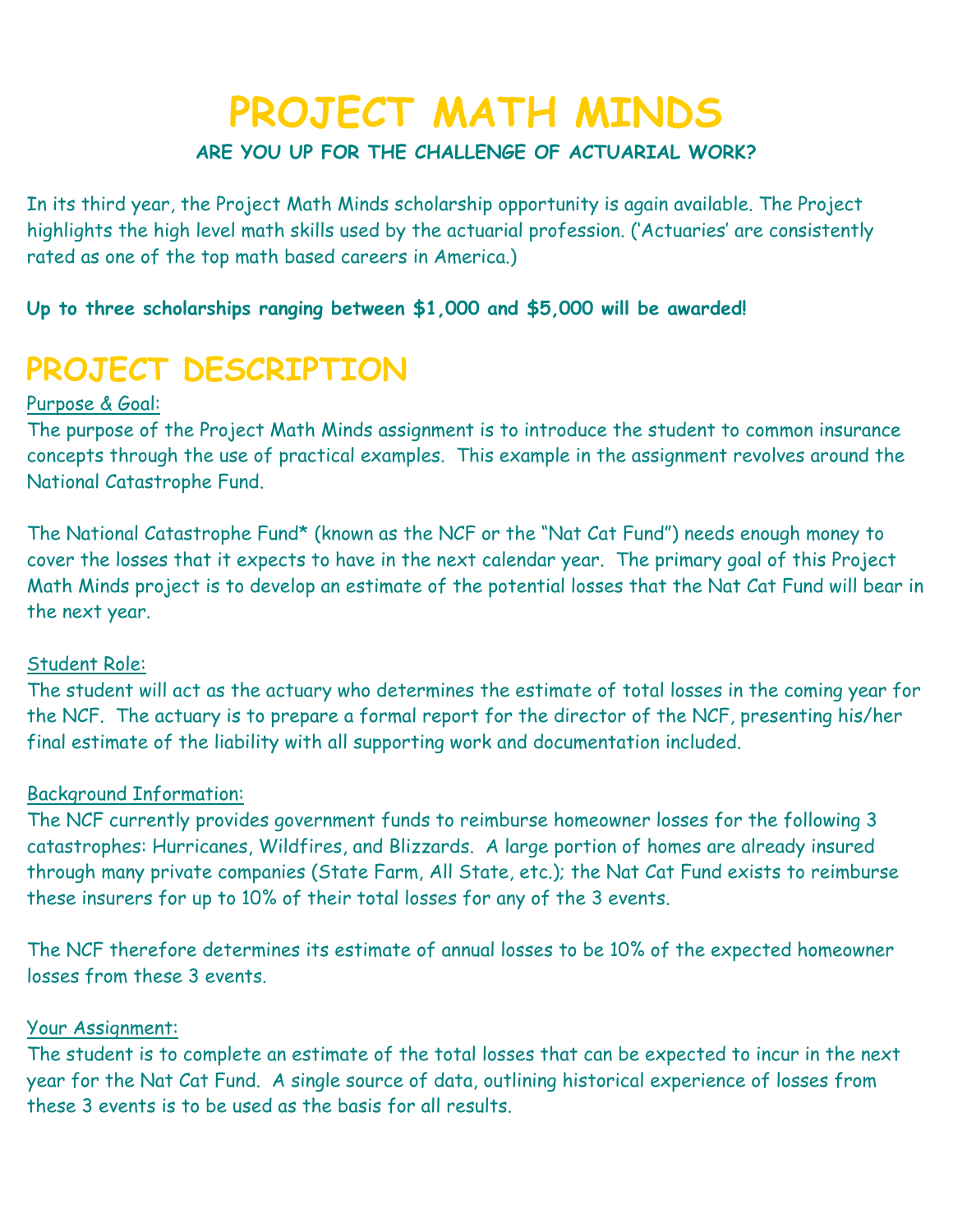The report should include the following:

- Executive summary of results
- Statement of problem
- Data
- Methodology
- Analysis
- Conclusions
- Recommendations

The report can also include an appendix of tables to illustrate any work, if necessary.

Note: The student should note that there is no one right answer to the Project Math Minds assignment. Demonstration of actuarial concepts and thought are at the center of this assignment.

# **DO YOUR RESEARCH HERE**

Use the data found in the excel spreadsheet named Project Data Source. The link is located on the same Web Page as this PDF or go to: [http://www.actuarialfoundation.org/programs/youth/math\\_minds.shtml](http://www.actuarialfoundation.org/programs/youth/math_minds.shtml)

# **PROJECT SCORING GUIDELINES**

## **I. Creative Ability - 10 points**

Does the solution presented satisfy the given problem? Is the solution more than a straight-forward answer to the problem? Does the solution involve some sophistication in its justification?

### **II. Use of Mathematics - 15 points**

a) Does the project use more than just arithmetic and basic statistics (like mean, median, mode)? Does the student use statistical regression appropriately to analyze trends?

b) Are mathematical conclusions displayed using computer graphics for better visualization?

c) If mathematical proof is involved, are steps clear, concise, and lead directly from prior statements?

d) If simulation or approximation methods are used, are they appropriate to the problem? Is there an analysis of possible errors involved in using these methods?

### **III. Actuarial Thought - 30 points**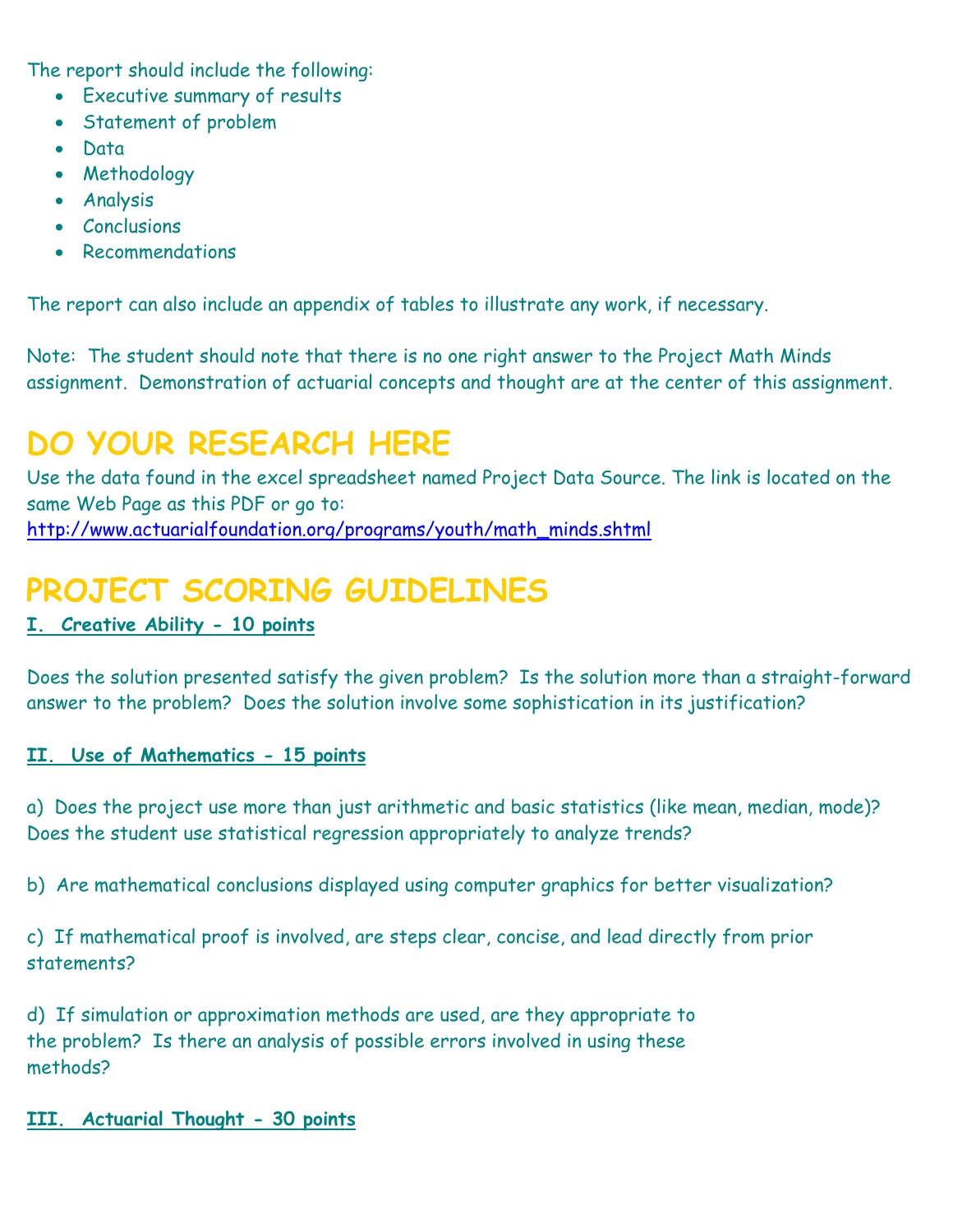a) Was there a procedural plan for obtaining a solution? What mathematics was involved in this solution?

b) Were the variables clearly recognized and defined? Is there evidence that the student understands the variables/terminology being used?

- c) Does the finalist recognize the data's limitations?
- d) Does the finalist understand the project's ties to related research?
- e) Does the finalist have an idea of what further research is needed?
- f) Did the finalist cite scientific literature?

### **IV. Thoroughness - 15 points**

How completely was the problem covered?

### **V. Skill - 5 points**

Was the project completed under adult supervision, or did the student work mainly alone?

### **VI. Clarity - 25 points**

a) How clearly does the finalist discuss his/her project and explain the purpose, procedure, and conclusions? Is there real understanding of the project?

- b) Does the written material reflect that understanding?
- c) Are important phases of the project presented in an orderly manner?
- d) How clearly is the data presented?
- e) How clearly are the results presented?
- f) How well does the project display explain the project?

# DUE DATES

Your Project Math Minds research project need to be postmarked by March 15, 2010. Winners will be announced by April 15, 2010.